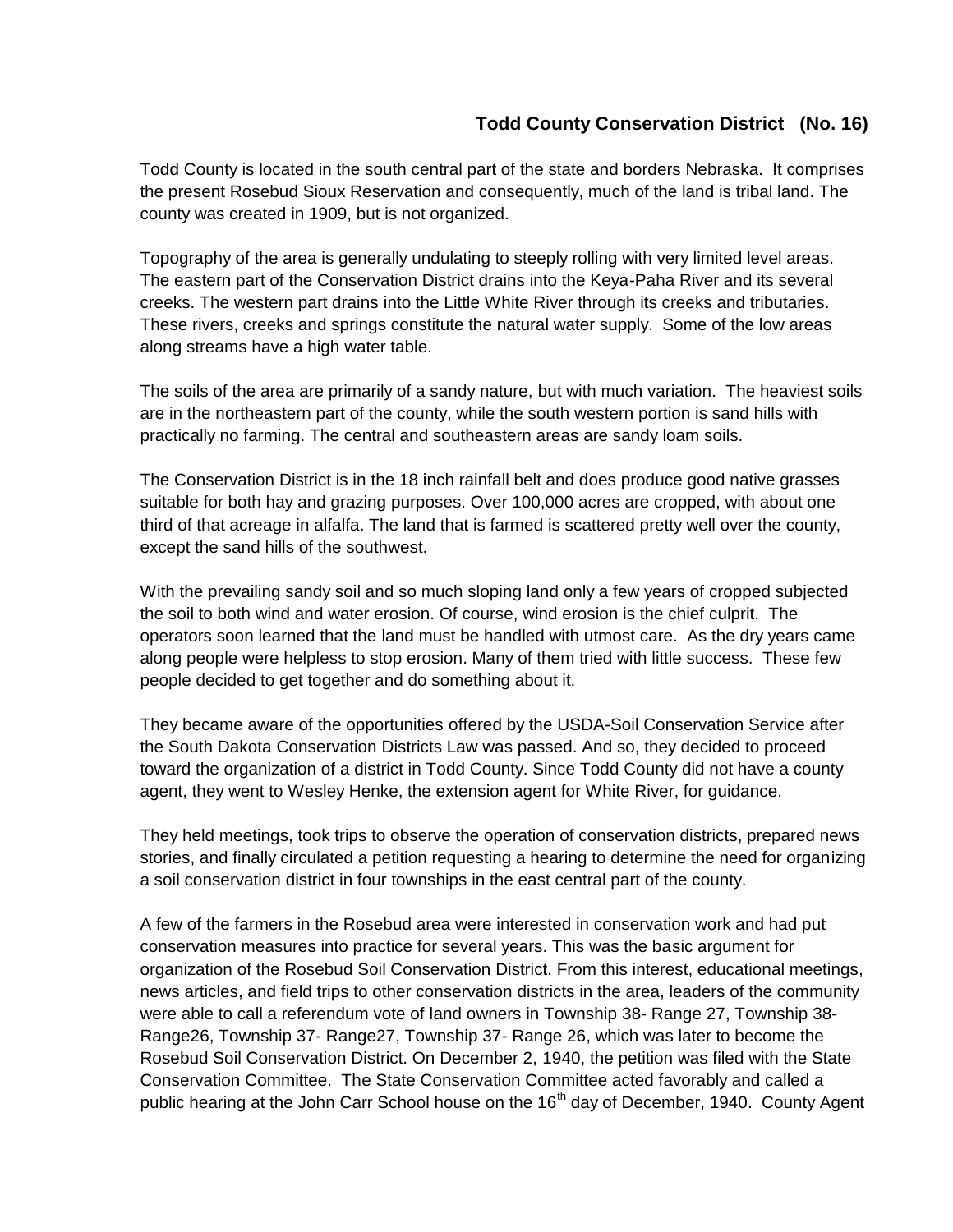Henke posted notice of this hearing at the Hidden Timber Store, Rock Creek Store, and the Carr School.

The interest voiced at the public hearing was encouraging, so ballots were prepared and mailed to all of the landowners in these four townships. On February 26, 1941, the ballots were tabulated at the AAA office in Mission, SD. William Whitcher was appointed superintendent of this referendum, Wesley Henke was clerk, and the Judges were Jay Tate, Tom Lyndon and John Larson. The Final count showed 60 land owners in favor of the conservation district organization and four opposed.

On March 5, 1941, at a meeting of the State Soil Conservation Committee, John B. Larson of Mission, SD, and Jay Tate of Valentine, NE, were appointed supervisors of the Conservation District for a one- year term. At this time, the Committee approved organization of the Rosebud Soil Conservation District. The board of supervisors for the Rosebud Soil Conservation District met April 3, 1941 to organize. They elected John Larson as chairman, Tom Lyndon as vicechairman, Carl Anderson as treasurer, George Klein and Jay Tate served as supervisors on the first conservation district board. Wesley Henke acted as secretary for the Conservation District.

They immediately went to work and entered into a memorandum of Understanding with the USDA. The Soil Conservation Service assigned Robert M. Myers as the first Work Unit Conservationist.

The supervisors immediately set up a program of work and in this program they named the problems facing the area as:

- Damage from wind and water erosion;
- Too much land under plow;
- Overgrazing range and pasture lands;
- Rodents and hoppers destroyed grass stands;
- Weeds:
- Insufficient stock water supplies.

They proposed to meet these problems by using:

- Stubble mulch farming;
- Strip cropping, both contour and straight;
- Terraces.

Trees were planted, grass seeded, dams constructed and contour lines surveyed. The value of these conservation practices spoke for themselves, and soon other parts of Todd County asked to join the Conservation District. The Conservation District and the USDA-Soil Conservation Service held public hearings with landowners interested in joining the Conservation District. In 1943 twelve more townships were added, and by 1948 the entire Todd County area had been added to the Rosebud Soil Conservation District. This caused the Conservation District's name to be changed in January 1952 to the Todd County Soil Conservation District.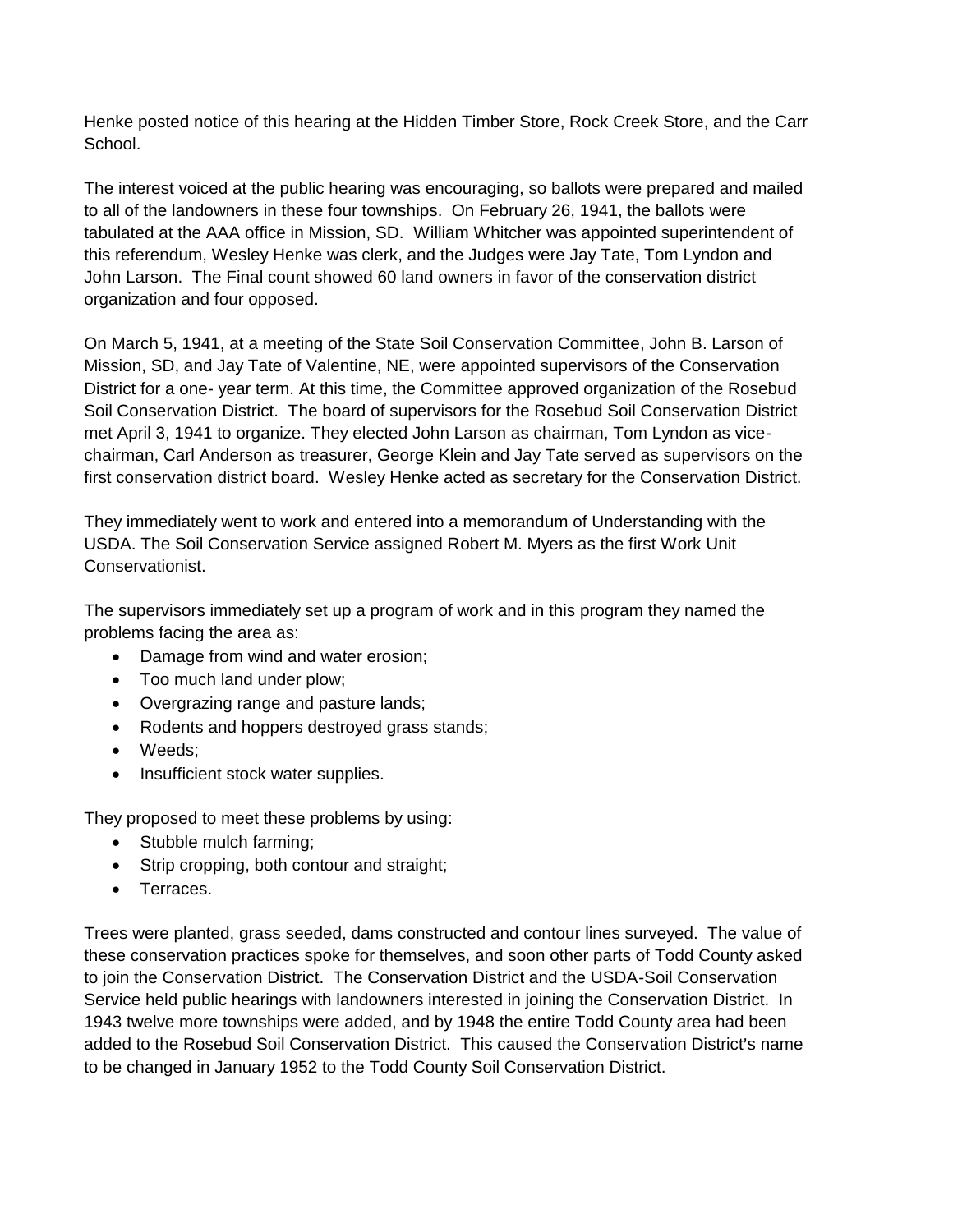Many conservation practices were used by district cooperators throughout the years, but no one practice so greatly changed the landscape of the Todd County Soil and Water Conservation District as the planting of trees.

Limited tree plantings were made by the early settlers, but the tree planting program of the Todd County Soil and Water Conservation District instigated the majority of the present plantations.

The supervisors of the Conservation District were responsible for the functioning of the Conservation District program of work, the maintenance of equipment, the distribution of seed and tree planting stock, and the routing of equipment among the cooperators.

In view of the emergency that existed since the war (World War II) was declared, it was the responsibility of the supervisors to encourage production of all the needed foodstuffs that this area was capable of producing. However, cultivation and destructive grazing of the ranges and pastures would not pay, and were not advocated.

The Conservation District started its program and moved rapidly in the conservation direction. As early as 1941, funds accumulated by the Conservation District from its tree planting program and grass seeding program, were spent for the purchase of sub-surface tillage equipment. The feeling of the board of supervisors was that this type of machinery would provide the necessary tillage for effective conservation of soil moisture and reduce the hazard of wind and water erosion.

During the fall of 1941, a survey was made to located and map different types of soil, degree of erosion, percent of slope, land use, streams, fences, and buildings. A range survey map was made in 1937 showing the vegetative types throughout Todd County.

1942 was the first complete year of Rosebud Conservation District work. The technical assistance of the Conservation District was supplied from the Soil Conservation Service, which was then located in Winner, SD. This placed the responsibility of contacting and selling conservation to landowners in the Conservation District on the supervisors.

Since this was in the time of war, conservation jobs that fell into a 'must' category for the war effort were those practices that lent themselves to an increase in crop production. The minimum essentials of the Conservation District agreement during the emergency included the starting of one or more conservation practices on each cooperating farm. The Conservation District had to adjust its work to meet the urgencies of the war effort by placing more stress on good land and livestock management, by simplifying the type of cooperative agreement used, and by readjusting work priorities.

Community spirit within the Conservation District seemed to grow with each new cooperative enterprise undertaken. During 1942, weather and growing conditions were at their best and all crop yields were good.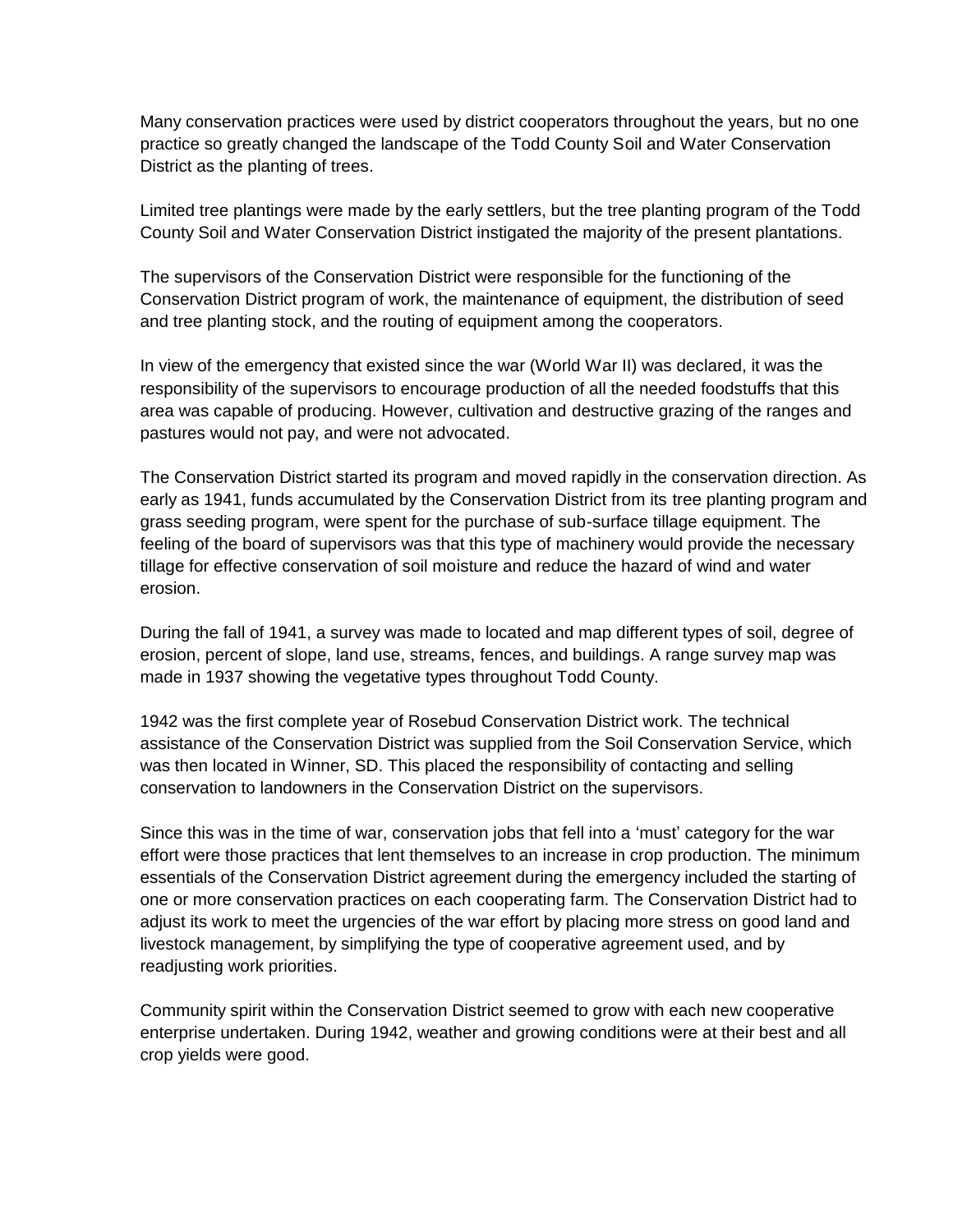The Conservation District received the following assistance from the Soil Conservation Service during the early years to help carry out the conservation program: Equipment- one grass drill (full-time), one 'Cargo' truck (part-time), one tree planter (part-time), one W-30 tractor (part-' time), about 3,300 pounds of grass seed, and about 45,000 trees and shrubs (enough to plant about 95 acres).

In 1943, the Conservation District increased its size from 4 townships to 16 townships completely covering the east half of Todd County. After many applications were received from farmers outside the Conservation District and since supervisors were assisting groups of farmers outside the Conservation District with conservation problems, it was decided the Conservation District should be larger. The Conservation District assisted interested groups with all the procedures required to make this addition. After fifteen months of petitioning and hearings, the territory was added.

Prices charged for conservation equipment from the Conservation District:

Drilll…………………..\$0.15 per acre Fresno……………….\$1.00 per day Planting machine……\$0.25 per acre Tillage machines…….\$0.10 per acre Grape hoe…………...\$0.05 per acre

This was the only revenue for carrying on the Conservation District program.

The Conservation District program increased in 1944 to include control of noxious weeds. About 100 pounds of altacide chlorate was obtained by the Conservation District for the eradication of noxious weeds.

As the war continued there was less manpower for Conservation District activities as well as at home. Even so, the Conservation District program promoting conservation practices increased.

The Annual Report of the supervisors in 1943 states: "We, the supervisors of the Rosebud Soil Conservation District are still in the harness. Handicapped though we be, our boys and young men gone, our implements curtailed, each of us as well as our neighbors are straining every muscle to bring victory as soon as possible. We are sold on the idea of Soil Conservation and realize it cannot be something done, finished, and forgotten. We shall continue to plan for better methods and practices and endeavor to carry them out with the assistance of the Soil Conservation Service."

The supervisors in 1943 were: Tom Lydon, George Klein, C.A. Anderson, C.W. McCormick, and Jay Tate.

The war ended, the men who were in the service came home, and the Conservation District grew by leaps and bounds. In 1948, the remaining half of the county came into the Conservation District by the same methods as previously stated. The name of the Conservation District was changed from Rosebud Soil Conservation District to Todd County Conservation District and then to Todd County Soil and Water Conservation District. Many things changed in those first twenty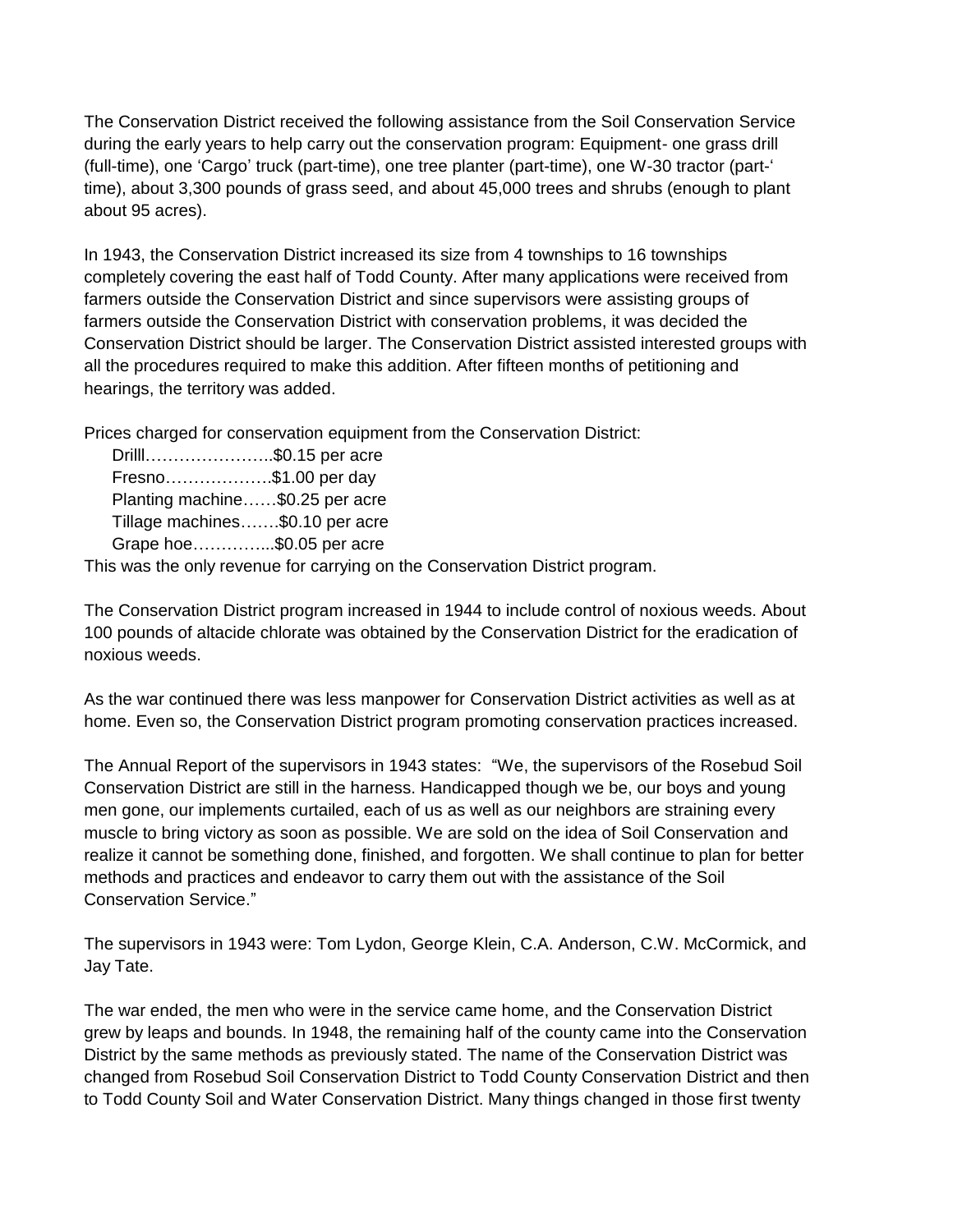years. We have many people to thank for their donated time and effort to make soil conservation the thing that it was at the end of those first years. Many new implements came out along with new ideas on how to protect and conserve our soil and water. The original dedication of the people in this country to conserve the soil still remained.

## **The Next 30 Years- 60's to 90's**

In the early1960's the board was working on its Long Range Program and getting it published. In the fall of 1962, the Conservation District had a different kind of awards program and banquet. To kick off the distribution of the Long Range Plan booklet, the Conservation District held the banquet and program outdoors at the Archie Tate ranch. Displays were set up and the guest speaker was United States Secretary of Agriculture, Orville Freeman.

The Todd County Soil Survey was also being done at this time. The field work for this was headed by Robert Springer and a crew of soil scientists from the state. It was published and later distributed to the farmers and ranchers in Todd County in 1974-75. The Soil Survey is helpful in determining the land classifications from classes I through VII and the capabilities for land use.

In the sixties, the main conservation practice was planting trees and Chinese elm was the dominate species. Strip cropping, terraces, sod water way development, dams, and dugouts were other practices. About the only income the Conservation District had was from the tree planting program. There was some native grass seeding with very little success. The correct type of drills were not available and the seed source was not native to South Dakota. A lot of low producing go-back land that had been farmed in the thirties was left to return to natural vegetation on its own. The Conservation District purchased an interseeder in the sixties to help seed these acres to native grasses with remarkable success.

In the late 60's, by an agreement of the South Dakota Association of Conservation Districts, the districts aligned their titles to include all areas of resource conservation, not just soil and water. This Conservation District then became the Todd County Conservation District.

By 1967, some 4000 acres of farmstead and feedlot windbreaks were established in the Conservation District. In addition, 107 miles of single and multi-row field windbreaks had been planted. The resulting plots of green speak well for those individuals who believed trees would grow in this semi-arid district.

In the 1970's the need for more emphasis on range land was realized since over 85% of Todd County is grassland. This helped improve stocking rates and weaning weights on calves and yearlings. The Rancher's workshop began when a group of ranchers from Todd and Mellette County were invited to Mission and Tex Lewis from SDSU came to speak about topics affecting agriculture at the time. Word spread and other ranchers wanted to attend so the workshop was opened to the public. The workshop alternates between Todd and Mellette County each year.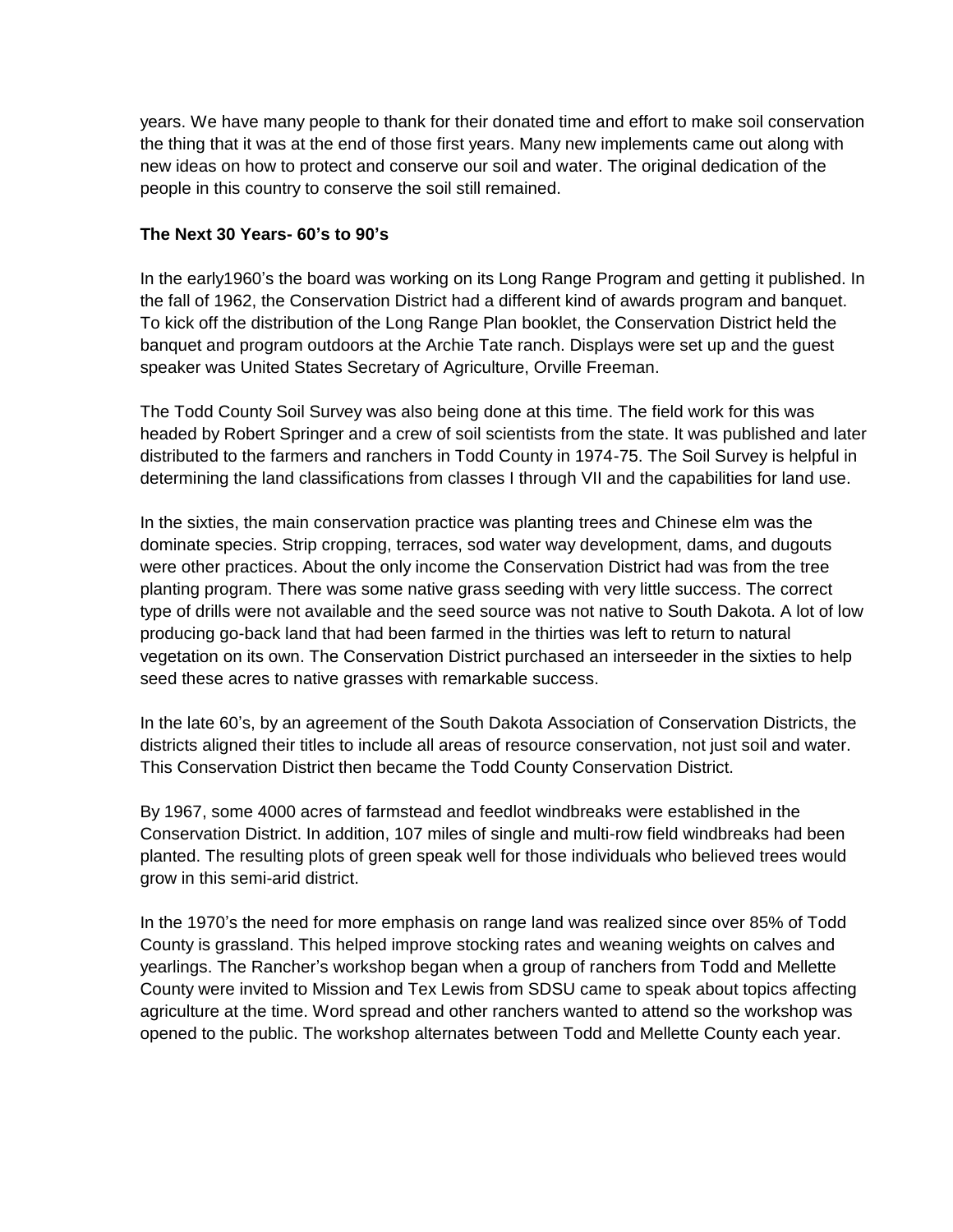Tree Planting was still a big part of the conservation district program. Terracing, contour farming, and strip cropping lessened because of larger machinery and the fast pace with which agriculture was changing.

In the 1980's with low commodity prices caused by surpluses, agriculture hit an all-time low. With the drop in farmland prices and high interest rates, farmers were going broke, banks were failing, and the economic impact was felt across the nation. When the 1985 Farm Bill was written, everybody hated it, but it helped turn agriculture around. The Conservation Reserve Program (CRP) took millions of acres of marginal farmland out of production for ten years by paying the producers an annual rental fee. Deficiency payments were also paid to farmers who participated in the acreage reduction program (ARP) to make up for low commodity prices. The lower CCC loan rates got the government out of the grain storage business and helped reduce surpluses.

The 90's were a busy time for the Todd County Conservation District. The Conservation District partnered with extension to host an environmental fair for Todd County elementary schools. Conservation District Manager Linda Blom and Extension Agent Greg Nollette started The Environmental Fair that is held annually, all schools within the boundaries of Todd County are invited to attend. The fair typically draws 230-300 kids each year.

The Bootstraps Program was developed during 1989-90 in response to requests for assistance in dealing with farm crisis related issues. Ranchers in Todd and Mellette Counties were concerned about the future of their operations and community. To address the concerns, local conservation and extension staff developed the series of programs that became known as Bootstraps. The program was built around the premise that a sustainable operation results when good resource conservation practices are followed. Families who participate in the program make a two-year commitment. The first they learn about farm/ranch management from four prospective - family, livestock and crop production, finances and natural resources. During the second, they use the knowledge gained to develop a holistic, sustainable management plan for their operation.

The Bootstraps pilot group, consisting of Todd/Mellette County farm/ranch families was formed during 1990. Based on the experiences of the group the program was refined and conducted for a second group of 18 Todd/Mellette County families before taking it a wider audience. Since its inception, approximately 350 farm/ranch families who manage over 1.5 million acres have participated in the program. Initial funding for the Bootstraps program came from the SD Conservation Commission Conservation Grants Fund. Several other agencies signed on to help, including: SDSU-Cooperative Extension Service, Todd & Mellette County Conservation Districts, SD Department of Agriculture, and the USDA NRCS (then the SCS). Some of the people instrumental in the development and implementation of the Bootstraps program include: Dave Steffen, Jeff Adrian, Dale Mallory, Milton Klein, Barry Dunn, Delvin Meyer, Clifford Klein, Harlan Schem, Bill Cumbow, Bonnie Metcalf, Sena Lauritson, Mike Carson, Darrell Glenn, Maurice Hiatt, Andy Harris, Lawrence Peacock, Robert Fronek, and Skee Rasmussen.

The Todd County Conservation District celebrated its  $50<sup>th</sup>$  anniversary in 1992. The activities began with a range tour of the Keith Whipple ranch south of Rosebud. Mr. Whipple was the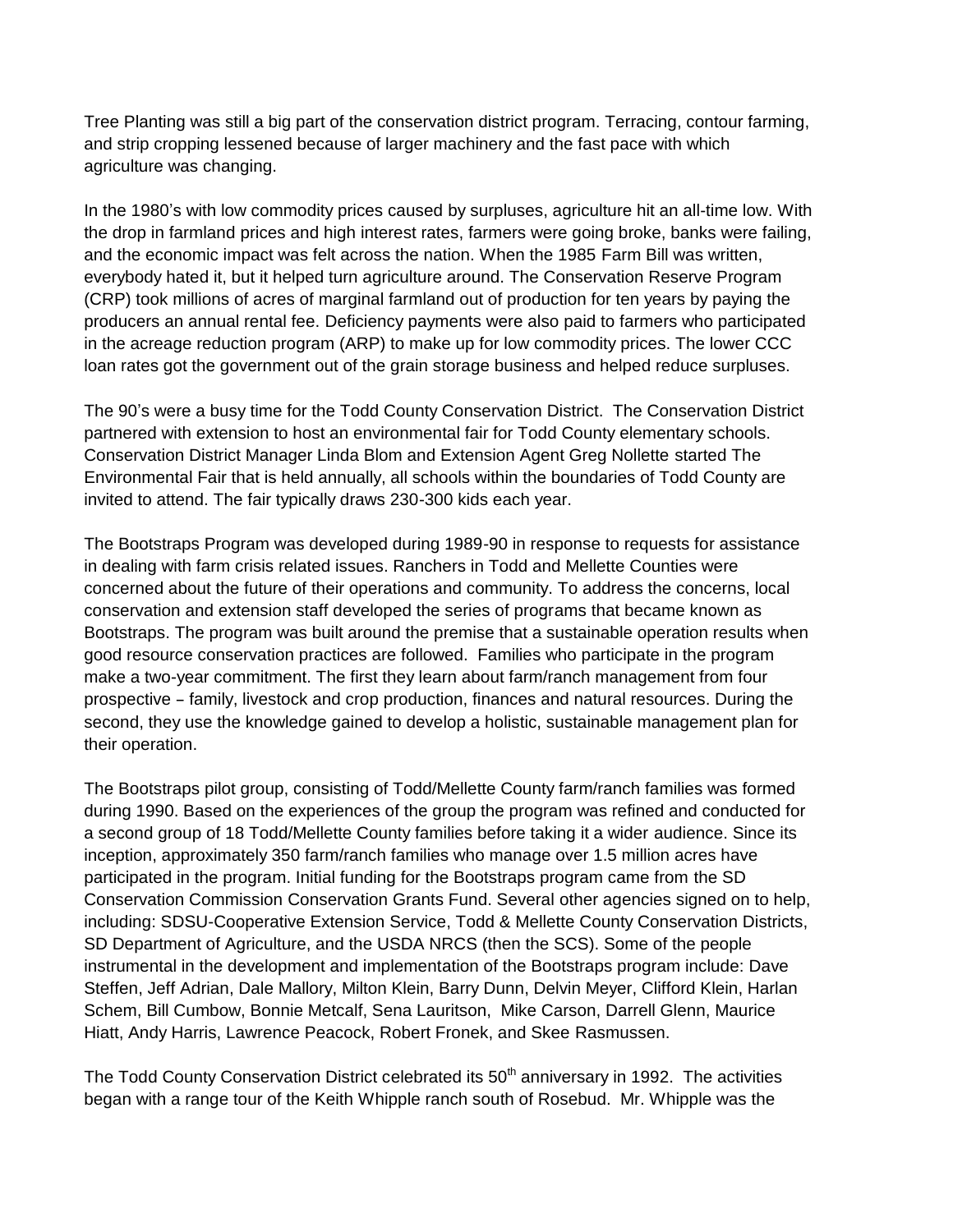winner of the South Dakota Range Manager of the Year Award. The Conservation District also held a program featuring a one act play 'Planting in the Dust' performed by Janet Kirschenmann, and address by South Dakota Secretary of Agriculture, Jay Swisher

The turn of the Century brought fabric mulch into Todd County. The practice reduces maintenance of newly planted trees, by reducing competition from weeds and grass, and retaining moisture for the trees to utilize. This is very critical in the dry years. Many of the shelterbelts that were planted in the 1940-60's are being renovated.

Conservation Priorities for the twenty first century include:

- Improving stock water for better grazing distribution and protection of riparian areas;
- Soil, wind, and water erosion;
- Shelterbelts for livestock and wildlife.

Todd, Mellette, Bennett and Jones Counties worked together to submit a grant to the State Conservation Commission to fund the Prairie Area Technician. Tyrell Tucker served this position for the duration of the grant and is currently working as the Mellette and Todd County technician. This allows the Conservation District to be involved in many conservation practices.

## **In Review**

Over the years, many things have been available to cooperators through the Conservation District such as duckfoot, interseeder, culverts, grass seed, and others. Seeding of both tame and native grasses have been encouraged and made possible by the Conservation District having appropriate planting equipment available.

The tree planting program has progressed from *heeling in* trees, to a mobile unit cooler, to the present day storage facility. A tree planter and crew are provided to assist with windbreak, shelterbelt, wildlife habitat, and snow fence plantings. Todd County Conservation District has planted over 6600 acres of trees since it records were kept in 1946. Many of the future planting will be renovations of the early tree belts.

Currently, the Conservation District is also involved in water quality issues, renewable resources such as solar wells, ponds for waterfowl habitat, pipelines for livestock water and protection of riparian areas, and other projects. Education is being fostered through Range Camp, Range Days, Ranchers' Workshops, Environmental Fairs, speech and poster contests. The Conservation District is also involved in the Lewis and Clark Watershed Improvement Project.

Some responsibility for conservation practices have changed over the years. Conservation practices in the early years were done voluntarily. For the most part, people were truly concerned with soil and water erosion losses on their fields and wanted to do something about it. Today, it seems, people are forced into a compliance plan and other programs in order to qualify for government payments. All this may not be bad but it is a shame it had to come to this.